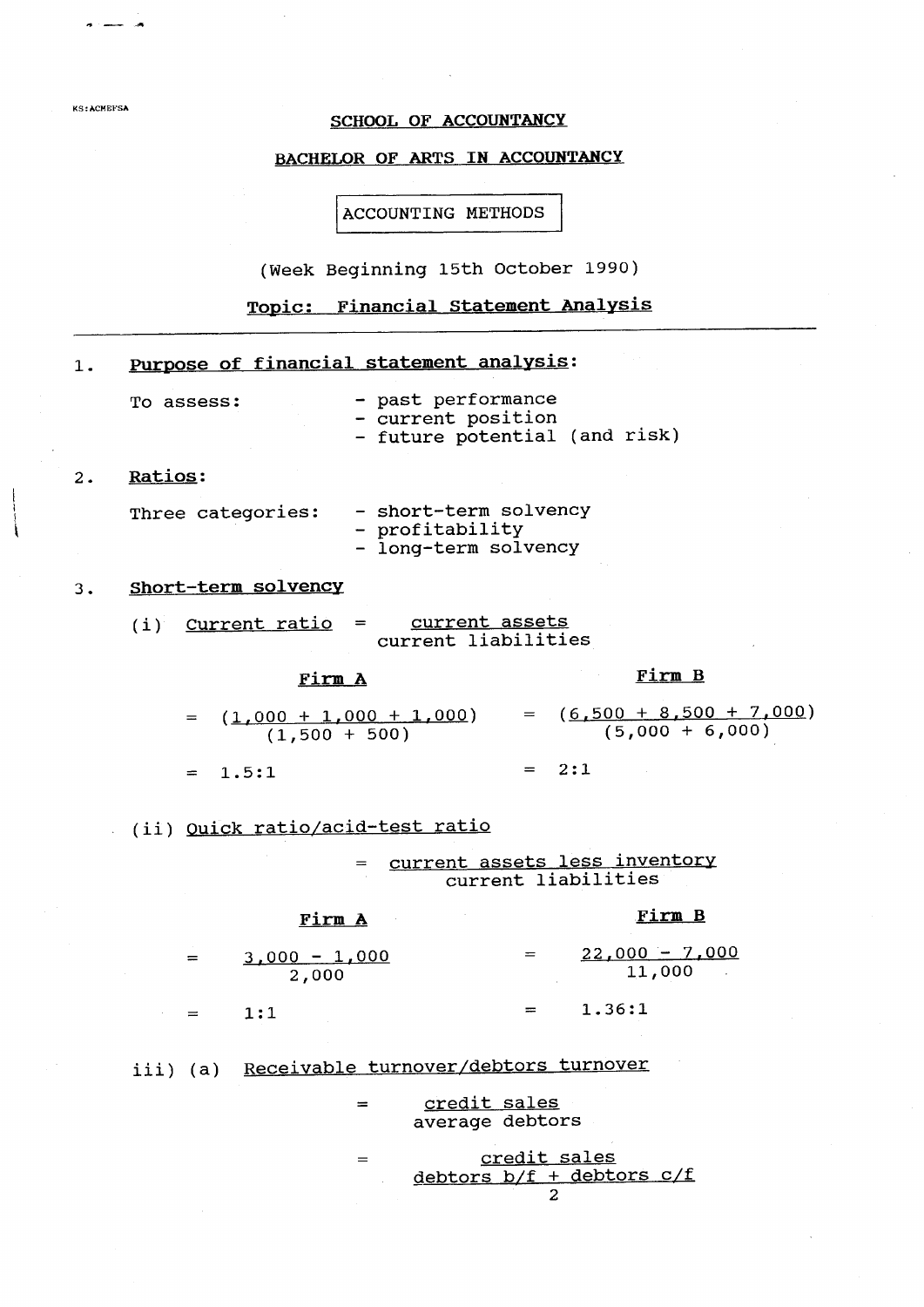iii) (a) cont.

|     | Firm A<br>$\alpha = 0.1$ |   | Firm B                 |
|-----|--------------------------|---|------------------------|
| =   | 52,000<br>1,000          | ᆖ | <u>88,000</u><br>8,500 |
| $=$ | 52 times                 |   | $10.4$ times           |

(b) Collection period

| $=$ | <u>365 days</u>  |
|-----|------------------|
|     | debtors turnover |

|     | Firm A           | Firm B             |
|-----|------------------|--------------------|
| ≕   | <u>365</u><br>52 | <u>365</u><br>10.4 |
| $=$ | 7 days           | 35 days            |

## (iv) Inventory turnover

|                  | Cost of goods sold<br>average inventory              |            |
|------------------|------------------------------------------------------|------------|
|                  | <u>Cost of good sold</u><br>$inv b/f + inv c/f$<br>2 |            |
| Firm A           |                                                      | Firm B     |
| <u>36K</u><br>1K | ≔                                                    | 63K<br>7K  |
| 36 times         |                                                      | times<br>9 |

#### Profitability  $4.$

(i) Profit margin on sale

net profit  $\qquad \qquad =$ sales

### Firm A

| $=$ | $4,800 \times 100$<br>52,000 | $=$ | $5,400 \times 100$<br>88,000 |
|-----|------------------------------|-----|------------------------------|
|     | 9.2%                         | $=$ | 6.1%                         |

Firm B

 $-2-$ 

 $\mathbf{R}$  $\ddot{\phantom{a}}$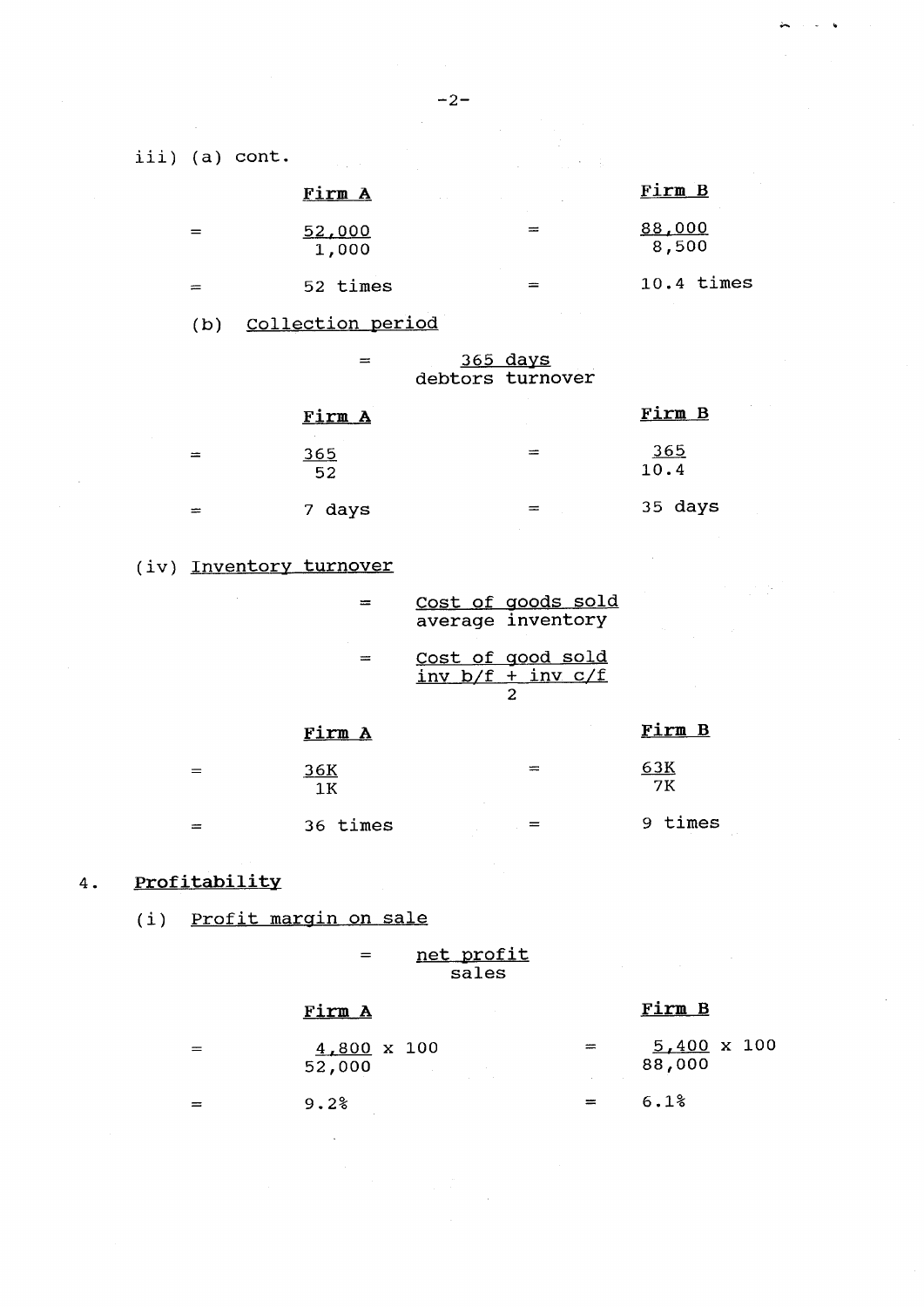$\bullet$   $\qquad$   $\sim$ 

|    |     |                    | $=$                                            |     |       | sales        | average total assets                       |                                                                 |                        |  |
|----|-----|--------------------|------------------------------------------------|-----|-------|--------------|--------------------------------------------|-----------------------------------------------------------------|------------------------|--|
|    |     |                    | $=$                                            |     |       | <u>sales</u> | assets $\frac{b}{f}$ + assets $c/f$        |                                                                 |                        |  |
|    |     |                    | Firm A                                         |     |       |              |                                            | Firm B                                                          |                        |  |
|    | $=$ |                    | 52,000<br>25,000                               |     |       |              | $=$                                        | 88,000<br>66,000                                                |                        |  |
|    | $=$ |                    | $2.08$ times                                   |     |       |              | $\mathbf{r} = \mathbf{r} \cdot \mathbf{r}$ | $1.33$ times                                                    |                        |  |
|    |     |                    | (iii)Return on investment (ROI)                |     |       |              |                                            |                                                                 |                        |  |
|    |     |                    |                                                |     |       |              |                                            | net profit + taxes + interest expense<br>average total assets   |                        |  |
|    |     |                    | $=$                                            |     |       |              |                                            | profit before interest and taxes<br>assets $b/f +$ assets $c/f$ |                        |  |
|    |     |                    | $ROI = net profit before interest and taxes x$ |     | sales |              |                                            |                                                                 | <u>sales</u><br>assets |  |
|    |     |                    | Firm A                                         |     |       |              |                                            | Firm B                                                          |                        |  |
|    | $=$ |                    | $4,800 + 800 + 400 \times 100 =$<br>25,000     |     |       |              |                                            | $\frac{5,400 + 4,400 + 4,200}{66,000}$                          |                        |  |
|    | $=$ | 24%                |                                                |     |       |              | $= 21\%$                                   |                                                                 |                        |  |
| 5. |     | Long-term solvency |                                                |     |       |              |                                            |                                                                 |                        |  |
|    |     |                    | (i) Debt-equity ratio                          |     |       |              |                                            |                                                                 |                        |  |
|    |     |                    |                                                | $=$ |       |              | total liabilities<br>owner's equity        |                                                                 |                        |  |
|    |     |                    | Firm A                                         |     |       |              |                                            | Firm B                                                          |                        |  |
|    | =   |                    | $4,800 + 800 + 400$                            |     |       | $=$          |                                            | $5,400 + 4,400 + 4,200$                                         |                        |  |

 $\frac{5,400 + 4,400 + 4,200}{4,200}$  $4,800 + 800 + 400$ 400 15 times  $=$  3 times  $=$ 

6. Conclusion

 $\hat{\boldsymbol{\beta}}$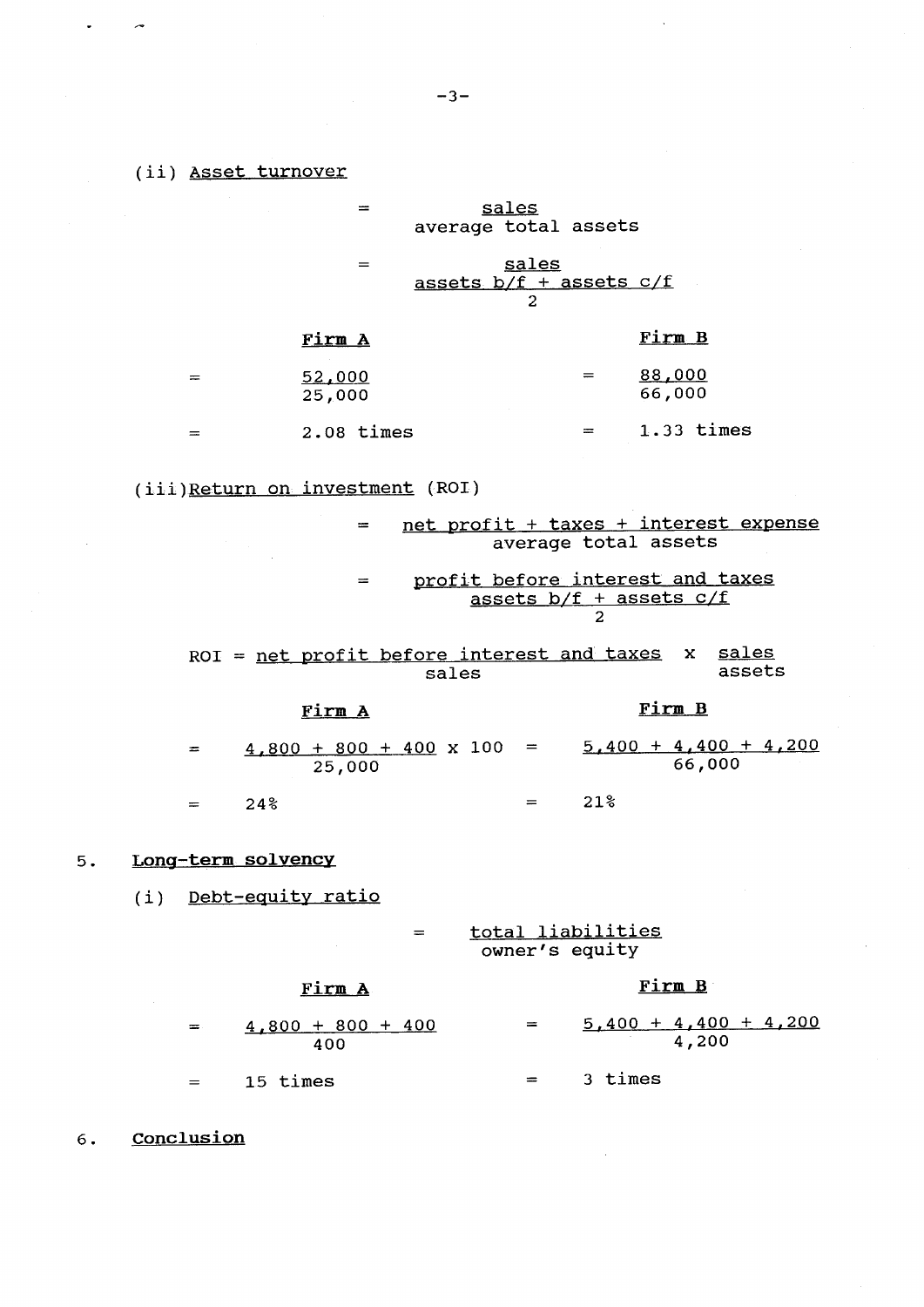#### $7.$ Tutorial Questions

- Hoggett & Edwards, p.954, Discussion question 7,8.  $1)$
- Hoggett & Edwards, p.955, Exercise 21.4.  $2)$
- Hoqqett & Edwards, p.965, problem 21.7.  $3)$
- Hoqqett & Edwards, p.968, problem A21.2  $4)$

Leave out the following ratio calculations:

- Rate of return on ordinary shareholders equity  $B)$
- Earnings per share  $D)$
- Dividend yield  $F)$
- $G)$ Dividend payout

Treat the following accounts as capital contributed by the owner of Norfolk Ltd:

- Paid-up preference capital (9%, \$2 per value)
- Paid-up ordinary capital (\$1 per value)
- Share premium reserve

Comment on the financial position of the firm based on the ratios you have computed.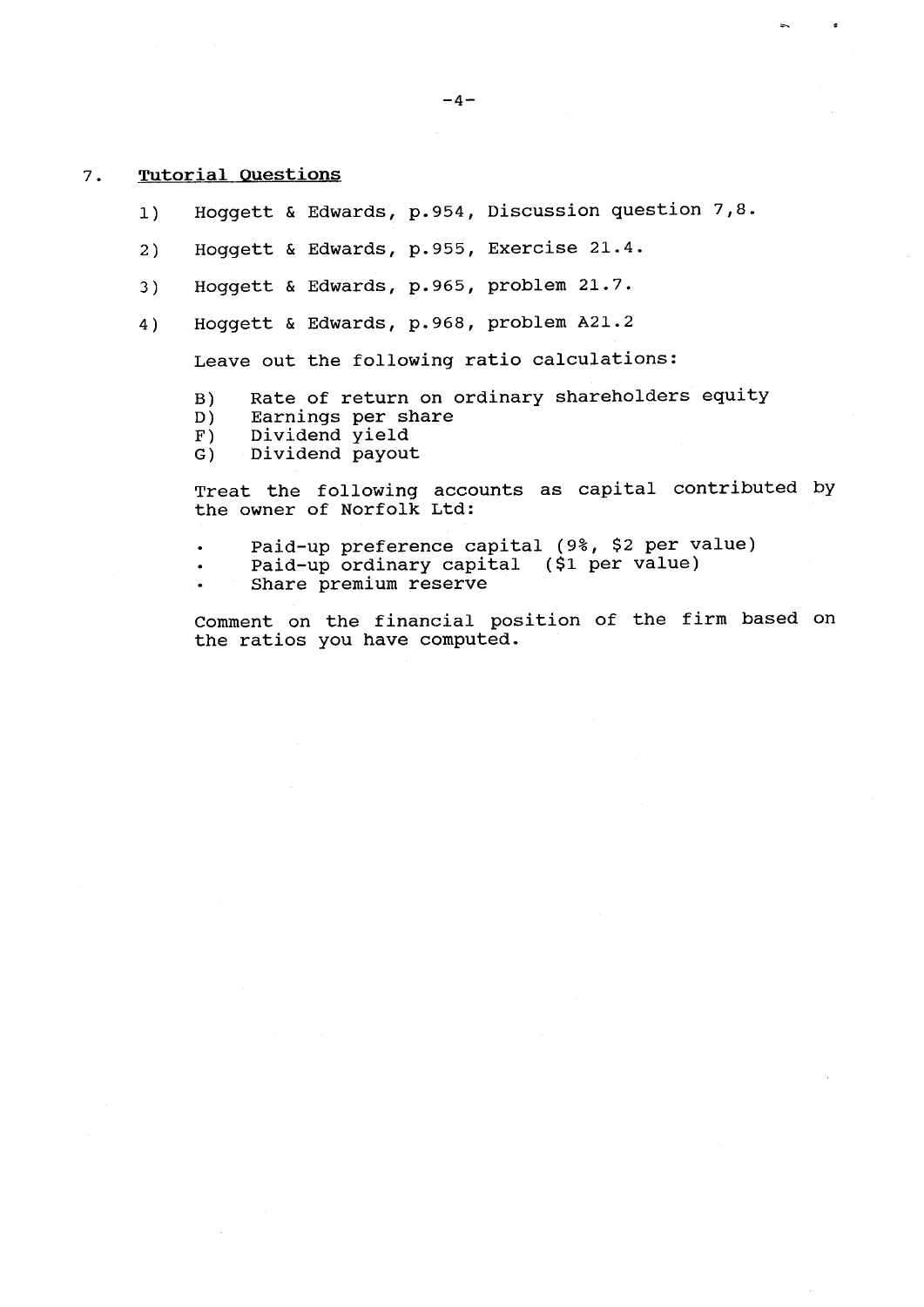### LECTURE EXAMPLE 1

Firms A and B are in the retail food industry.

 $\begin{array}{ccccc} \bullet & \circ & \circ & \bullet \end{array}$ 

# Balance Sheet as at 31/12/89

|                                                                                         | $\overline{\mathbf{v}}$                          | $\overline{\mathbf{B}}$                           |
|-----------------------------------------------------------------------------------------|--------------------------------------------------|---------------------------------------------------|
| Assets<br>Cash<br>Debtors (net)<br>Inventory<br>Plant & equipment (net)<br>Other assets | \$<br>1,000<br>1,000<br>1,000<br>19,000<br>3,000 | \$.<br>6,500<br>8,500<br>7,000<br>37,000<br>7,000 |
| Total assets                                                                            | \$25,000                                         | \$66,000                                          |
| Liabilities and equity                                                                  |                                                  |                                                   |
| Creditors<br>Short-term loan<br>Long-term loan                                          | \$<br>1,500<br>500<br>9,000                      | \$.<br>5,000<br>6,000<br>32,000                   |
| Capital                                                                                 | 9,000                                            | 14,000                                            |
| Accumulated profit                                                                      | 5,000                                            | <u>9,000</u>                                      |
| Total                                                                                   | \$25,000                                         | \$66,000                                          |

## Pt 2 Statement for the Year Ended 31/12/89

|                             | A            | $\overline{\mathbf{B}}$ |
|-----------------------------|--------------|-------------------------|
| Sales                       | 52,000<br>\$ | 88,000<br>\$.           |
| <b>CGS</b>                  | (36,000)     | (63,000)                |
| Gross Profit                | 16,000       | 25,000                  |
| Selling and admin. expenses | (10,000)     | (11,000)                |
| Interest expense            | (400)        | (4, 200)                |
| Net profit before taxes     | 5,600        | 9,800                   |
| Income taxes                | (800)        | (4, 400)                |
| Net profit after taxes      | \$<br>4,800  | \$.<br>5,400            |

 $\sim 10$